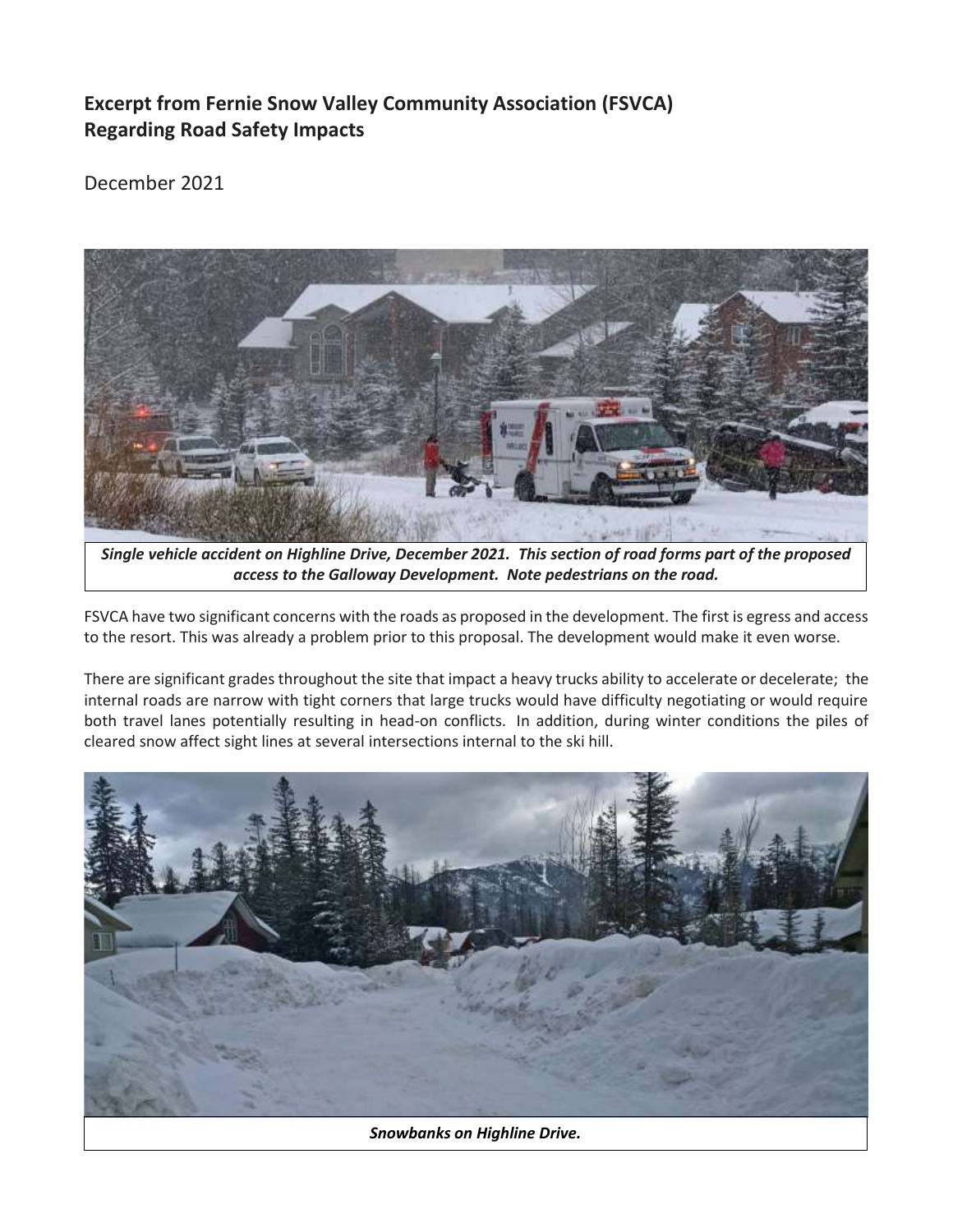It is evident that the internal ski hill roads were never designed to handle significantly more traffic. The Estate Homes being constructed on Resort Drive for example, have many more daily vehicles than the "two" used in current statistics. Drive by any one of these Estate homes and you will observe no less than 4 - 8 vehicles parked at any given time. Furthermore, Boomerang Way and Snow Pines Drive– the first two roads the new development will use to access the ski hill have no walking pathway. They are narrow and are shared between all users. They become even more narrow as the snowbanks accumulate. Our community is a real community of full time residents. Even before Covid, full time residency had increased dramatically. This community is an early stage community with families moving full time in the last few years. Many of our residents have stories of near misses involving pedestrians and vehicles. It is just a matter of time before we witness a serious accident or fatality on our community roads.

We disagree with a key assumption of the traffic impact assessment filed by the developer – the trip generation assumes only part time occupancy but as is evidenced by the current development a significant portion of the single family owners live here year round. In addition we feel that the assessment should have included the internal intersections, particularly in winter conditions when the roads are very slippery and sight lines are affected by normally accumulating snow piles.



**Y-Intersection at Highline Drive and Boomerang way. This intersection is on the proposed access route for the Galloway Development.**

The traffic impact assessment completed by the developer was completed in the summer of 2021. First of all, it was done in the summer, with ideal road conditions. Think about it, a traffic assessment for a ski hill done in the summer. Really? But more to the point, traffic in our Valley in the summer of 2021 was unusually light due to significantly reduced tourism and part-time residence usage due not just to Covid global pandemic restrictions but also due to rampant wild fires and heavy smoke in the area. Furthermore, the assessment was only done for the major intersection at the bottom of Ski Hill Road and did not consider any of our internal community roads. The problems will happen on any decent ski day with regularly high snowbanks, visitor traffic, service vehicles, maintenance vehicles and EMS vehicles. Full time residents know this will happen. The Directors and bureaucrats do not know.

From our perspective, the single biggest issue is that there is only a single access to the Ski Hill – the proposed development should construct a new permanent access road that does not access Ski Hill Road that would provide construction vehicles a means to access the proposed development without impacting the existing neighbourhood. Given all of the impacts associated with climate change (flooding, forest fires, debris torrents etc) it is not prudent having the Fernie Ski Hill community continuing to rely on a single point of access.

A single point of access combined with an additional 74 large estate homes is a recipe for disaster. Furthermore, as we design and expand communities we should be planning for resiliency now. As an example, an inopportunely